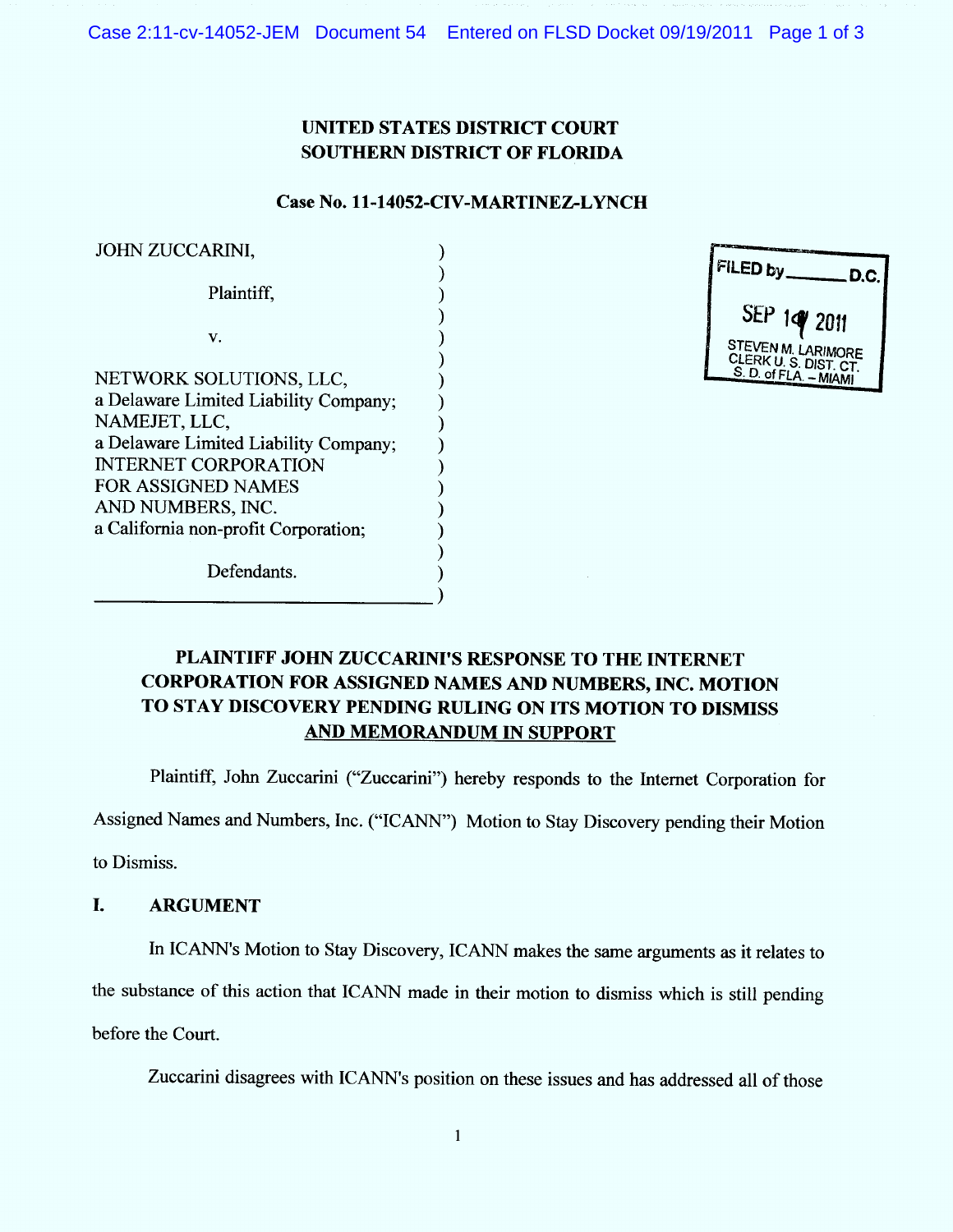arguments in his amended complaint and in his response to ICANN's motion to dismiss.

Zuccarini in his view has waited till the latest possible date to serve his initial disclosures and request for interrogatories in consideration of the November 30, 2011 date set by the Court when all discovery is to be completed. This is reason that Zuccarini has not agreed to stay discovery at this time with ICANN and the other defendants. Zuccarini believes it would not be possible to complete effective discovery if a stay is granted with the November 30, 2011 date still in place to complete all discovery.

#### II. CONCLUSION

While Zuccarini disagrees with the arguments made as it relates to the substance of this action to delay discovery, Zuccarini would not oppose the delay of further discovery till ICANN's motion to dismiss is ruled upon if the Court would extend the time for discovery from the current November 30, 2011 date, till a date the Court deems appropriate if ICANN's motion to dismiss is denied.

And execusive By:

JOHN ZUCCARINI, Pro Se 190 SW Kanner Highway Stuart, FL 34997 (772) 631-3887 raveclub@comcast.net